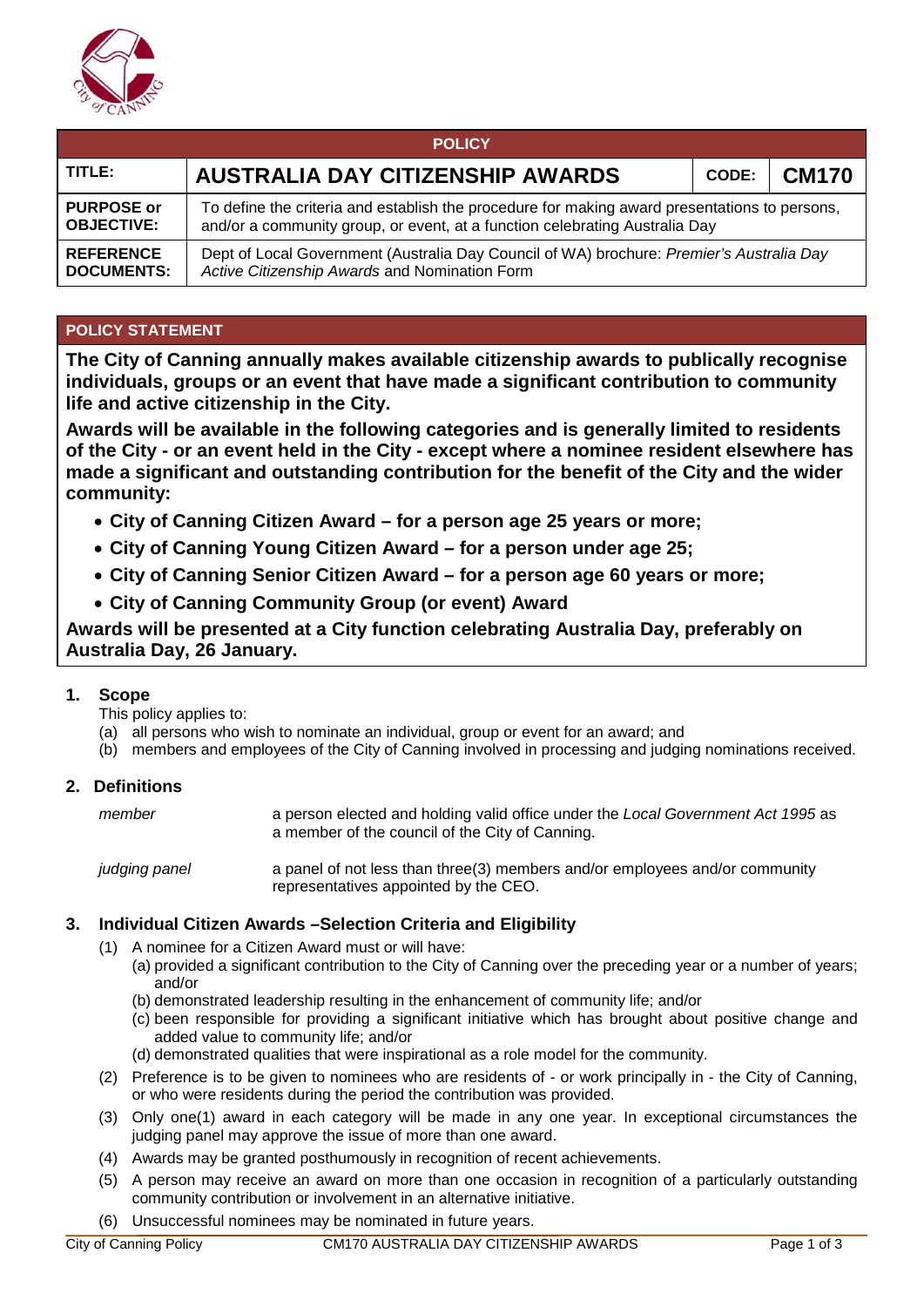(7) Sitting members of State, Federal and Local Government are not eligible to be nominated.

### **4. Community Group (or Event) Awards –Selection Criteria and Eligibility**

- (1) A community group (or event) Award must or will have:
	- (a) provided a significant contribution to the City of Canning during the preceding year; and/or
	- (b) demonstrated leadership resulting in the enhancement of community life; and/or
	- $\overrightarrow{c}$  been responsible for providing a significant initiative which has brought about positive change and added value to community life; and/or
	- (d) demonstrated qualities that were inspirational as a role model for the community.
- (2) Preference is to be given to community organisations from, or events held within, the City of Canning.
- (3) Only one(1) award for a community group or event will be made in any one year. In exceptional circumstances the judging panel may approve the issue of more than one award in the community groups category.
- (4) An award will only be made to a *bona fide* community organisation; not to any individual of that organisation or to a commercial organisation.

### **5. Nominations**

- (1) Nominations will be invited by way of advertisement(s) and/or circular to City of Canning residents and community organisations.
- (2) Nominations close in November and must be invited in sufficient time to allow invitees at least three(3) weeks' notice.
- (3) Nominations are to be in writing detailing:
	- (a) the name and address of the person or community organisation nominated; and
	- (b) the contribution made by the nominee to the community; and
	- (c) the period (i.e. dates) during which the contribution was made; and
	- (d) whether the nominee's contribution (or event) has been recognised previously, either by the City of Canning or elsewhere; and
	- (e) the nominator's address and contact details and the names, addresses and contact details of other persons (if any) that support the nomination.
- (4) Nominations for an individual award submitted by an organisation must be accompanied by certification on letterhead and signed by an office-bearer of the organisation – that the nominator was authorised to make the nomination on its behalf.
- (5) A community organisation may nominate itself for an award.

### **6. Judging Panel – Duties and Responsibilities**

- (1) The judging panel will receive nominations, evaluate and decide (under delegation) on the awardees of a citizenship award.
- (2) The judging panel will acknowledge, in writing, receipt of all nominations received by the due date and completed in accordance with clause 5.
- (3) The judging panel is authorised to contact a nominator in order to clarify his or her submission or to request further information about the nominee, or to contact any other referee or persons that supported the nomination in order to establish its veracity.
- (4) The deliberations of the judging panel will be confidential and announcement on the success (or otherwise) of nominations evaluated kept confidential until the presentations have been made.
- (5) The judging panel must make its decision in time for arrangements for certificates and plaques to be made ready by the presentation date.
- (6) The judging panel is not obliged to select an awardee in any category where it believes there are insufficient nominees or the nominees, in the opinion of the panel, are insufficiently meritorious to receive an award.

### **7. Presentation of Awards**

- (1) Awards will be presented at a suitable function on, or as close as possible to, 26 January each year.
- (2) Awards will consist of a framed certificate and/or plaque that identifies (i) the nature of the award, (ii) the recipient and (iii) the date of the award.
- (3) The awards may be presented in conjunction with or using any material that may be made available by the Australia Day Council of Western Australia.